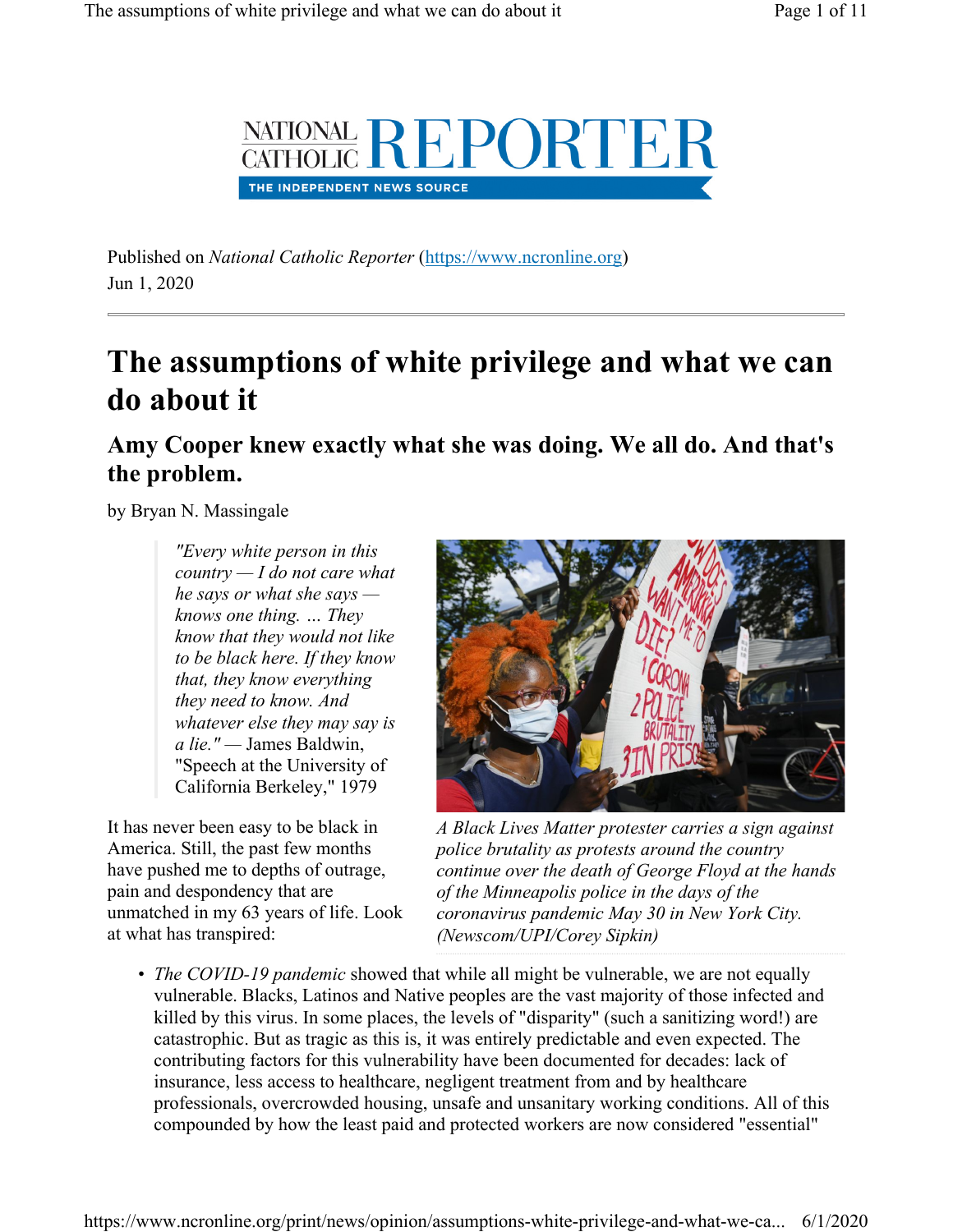and must be exposed to the virus' hazards. As a young black grocery clerk told me, "Essential is just a nice word for sacrificial." Sacrificed for the comfort of those who can isolate and work from home, who are disproportionately white.

- Ahmaud Arbery, an unarmed 25-year-old black man, who was executed on Feb. 23 as three white men stalked him while he was jogging in Brunswick, Georgia. One of the killers had ties to local law enforcement. Only after public protests and the passing of 74 days were any arrests made and charges filed over this death.
- *Breonna Taylor*, a 26-year-old African American woman, who was killed by Louisville police officers on March 13 after they kicked in the door of her apartment unannounced and without identifying themselves. Fearful for their lives, her boyfriend fired his lawfully possessed gun. Breonna was killed with eight bullets fired by three officers, under circumstances that have yet to be satisfactorily explained.
- *Christian Cooper*, a young black man a birdwatcher who was reported to the police May 25 by Amy Cooper (no relation), a young white woman, who called 911 to say that "an African American man" was threatening her in New York's Central Park merely because he had the gall to ask her to comply with the park's posted regulations to leash her dog.
- George Floyd, an unarmed 46-year-old African American man, who was brutally killed on May 25 in Minneapolis by a white police officer who knelt on his neck for 8 minutes and 46 seconds, despite being restrained, despite the urgent requests of onlookers, despite his repeated desperate pleas: "I can't breathe."
- *Omar Jimenez*, a black Latino CNN reporter, who was arrested on May 29 in the middle of doing live reports on events in Minneapolis, while a white CNN reporter doing the same thing, at the same time, a couple blocks away was not only *not* arrested but was treated with "consummate politeness" by the authorities. The stark contrast was so jarring that Jimenez's white colleagues noted that the only possible difference was the race of the reporters.

All of this weighs on my spirit. I try to pray, but inner quiet eludes me. I simply sit in silence on Pentecost weekend before a lit candle praying, "Come, Holy Spirit" as tears fall. Words fail me. I ponder the futility of speaking out, yet again, trying to think of how to say what has been said, what I have said, so often before.

Then it occurred to me. Amy Cooper holds the key.

The event in Central Park is not the most heinous listed above. The black man didn't die thankfully. Compared to the others, it has received little attention. But if you understand Amy Cooper, then all the rest, and much more, makes sense. And points the way forward.

### White privilege

Let's recall what Amy Cooper did. After a black man tells her to obey the posted signs that require her to leash her dog in a public park, she tells him she's going to call the police "and I'm going to tell them that there's an African American man threatening my life." Then she does just that, calling 911 and saying, "There's a man, an African American, he has a bicycle helmet. He is recording me and threatening me and my dog." She continues, in a breathless voice, "I'm being threatened by a man in the Ramble [a wooded area of Central Park]. Please send the cops immediately!" This despite the fact that Christian Cooper's camera records the events and shows that he made no threatening moves toward her, spoke to her calmly and without insult, and kept his distance from her the whole time.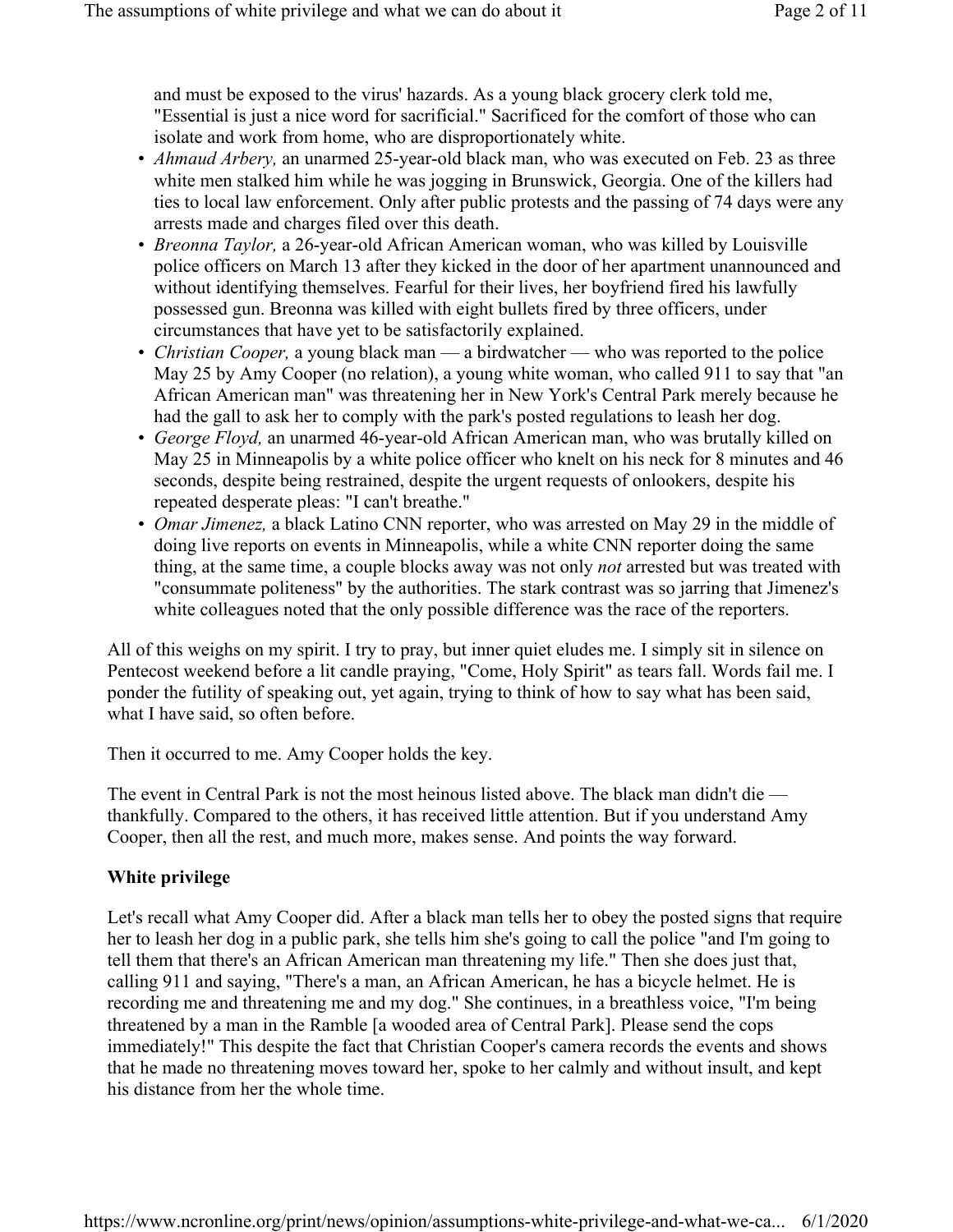In short, she decided to call the police on a black man for nothing more than politely asking her to obey the park's rules. And made up a lie to put him in danger.

She knew what she was doing. And so do we. The situation is completely "legible" as my academic colleagues would say. What did she and rest of us know? Why did she act as she did?

- She assumed that her lies would be more credible than his truth.
- She assumed that she would have the presumption of innocence.
- She assumed that he, the black man, would have a presumption of guilt.
- She assumed that the police would back her up.
- She assumed that her race would be an advantage, that she would be believed because she is white. (By the way, this is what we mean by white privilege).
- She assumed that his race would be a burden, even an insurmountable one.
- She assumed that the world should work for her and against him.
- She assumed that she had the upper hand in this situation.
- She assumed that she could exploit deeply ingrained white fears of black men.
- She assumed that she could use these deeply ingrained white fears to keep a black man in his place.
- She assumed that if he protested his innocence against her, he would be seen as "playing the race card."
- She assumed that no one would accuse her of "playing the race card," because no one accuses white people of playing the race card when using race to their advantage.
- She assumed that he knew that any confrontation with the police would not go well for him.
- She assumed that the frame of "black rapist" vs. "white damsel in distress" would be clearly understood by everyone: the police, the press and the public.
- She assumed that the racial formation of white people would work in her favor.
- She assumed that her knowledge of how white people view the world, and especially black men, would help her.
- She assumed that a black man had no right to tell her what to do.
- She assumed that the police officers would agree.
- She assumed that even if the police made no arrest, that a lot of white people would take her side and believe her anyway.
- She assumed that Christian Cooper could and would understand all of the above.

(And she was right. He clearly knew what was at stake, which is why he had the presence of mind to record what happened).

I am not a mind reader. I have no access to Amy Cooper's inner thoughts. But I know, and we all know, that without these assumptions, her words and actions — her lies — make no sense. We also have to admit that her assumptions are not unreasonable. In fact, we have to admit that they are well-founded. They match what we know to be true about how the country works and about how too many white people think.

All of this was the almost instantaneous reasoning behind her actions. By her own admission, she acted out of reflex. No one taught Amy Cooper all of this. Likely, no one gave her an explicit class on how whiteness works in America. But she knew what she was doing.

And so do we. We understand her behavior. We know how our culture frames whiteness and folks of color. We know how race works in America.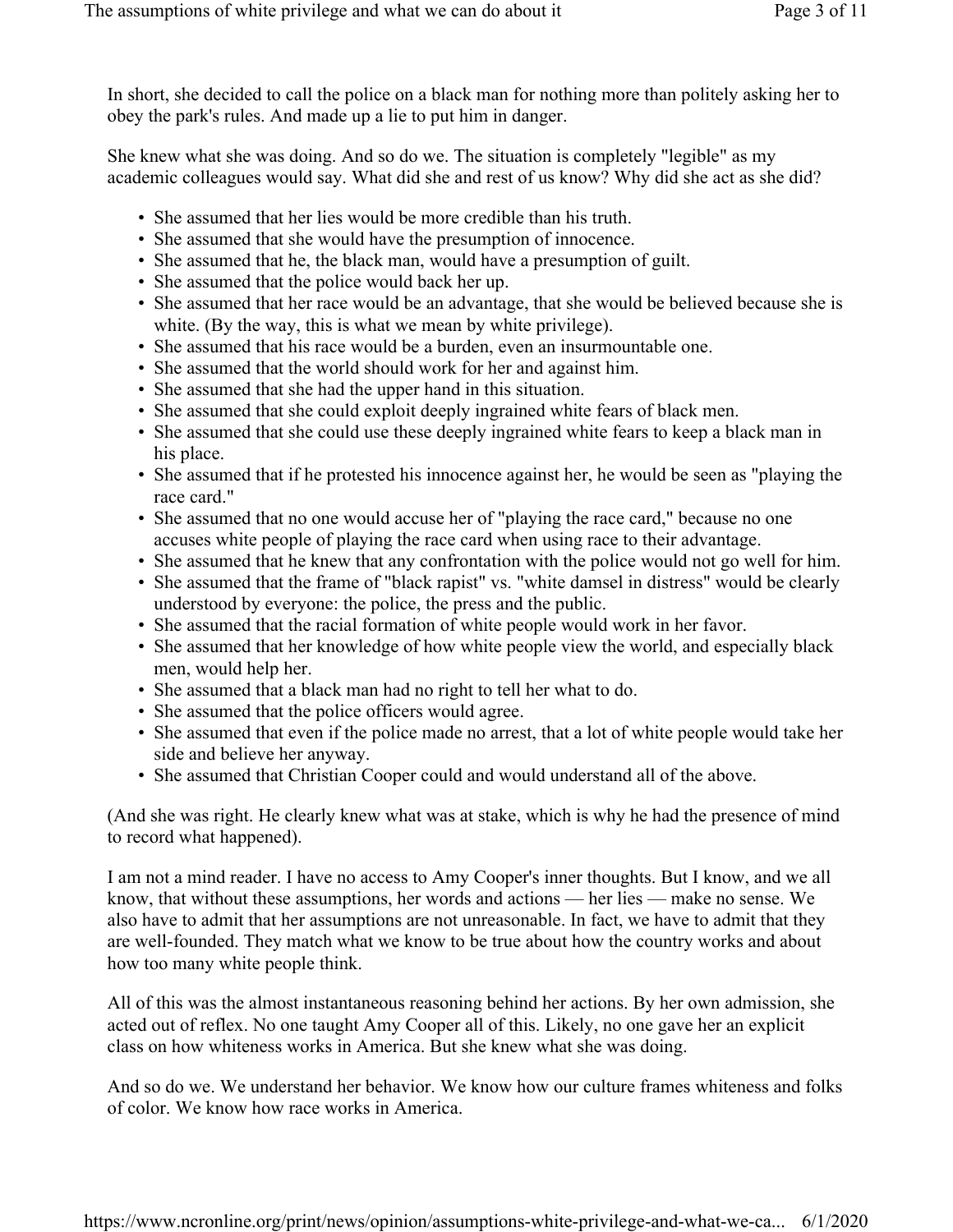The fundamental assumption behind all the others is that white people matter, or should matter, more than people of color. Certainly more than black people. That black lives don't matter, or at least not as much as white lives. That's the basic assumption behind Amy Cooper's decisions, actions and words. That's the basic assumption that links Christian Cooper with COVID-19, Breonna Taylor, Ahmaud Arbery, George Floyd and Omar Jimenez.

Amy Cooper knew that. We all know that. So who taught her? Who taught us?

#### The ways of whiteness

This is where things may get uncomfortable for most of you, who I assume (and hope) will be white. Because just as no one gave her an explicit class on the ways of whiteness and how it works in society — and for her — most likely you never received a formal class or explanation either. It's just something that you know, or better, that you realize on some distant yet real part of your brain. At some early age, you realized that no matter how bad things got for you, at least you would never be black. And it dawned on you, though you rarely consciously say it, that you would never want to be black. Because you realized, even without



A man in Minneapolis is seen near National Guard members May 29 guarding the area in the aftermath of a protest over the death of George Floyd, an African American, while in the custody of a white police officer. (CNS/Reuters/Carlos Barria)

being explicitly told, that being white makes life easier. Even if you have to do some hard work along the way, at least you don't have to carry the burden of blackness as a hindrance.

And if you're really honest, something else dawned somewhere in your mind. You realized that, if you wanted, by being white you could make things hard — much harder — for others. Especially black folks.

How did you, how did I, how did we all learn this? No one taught you. No one had to. It's something that you absorbed just by living. Just by taking in subtle clues such as what the people in charge look like. Whose history you learned in school. What the bad guys look like on TV. The kind of jokes you heard. How your parents, grandparents and friends talked about people that didn't look like you.

I can hear some of you protesting. You don't want to admit this, especially your ability to make life rough for people of color. You don't want to face it. But Amy Cooper made the truth plain and obvious. She knew deep in her soul that she lived in a country where things should work in the favor of white people. She knew the real deal. We all do.

That's the reason for the grief, outrage, lament, anger, pain and fury that have been pouring into our nation's streets. Because folks are tired. Not only of the individual outrages. But of the fundamental assumption that ties them all together: that black lives don't matter and should not matter — at least not as much as white ones.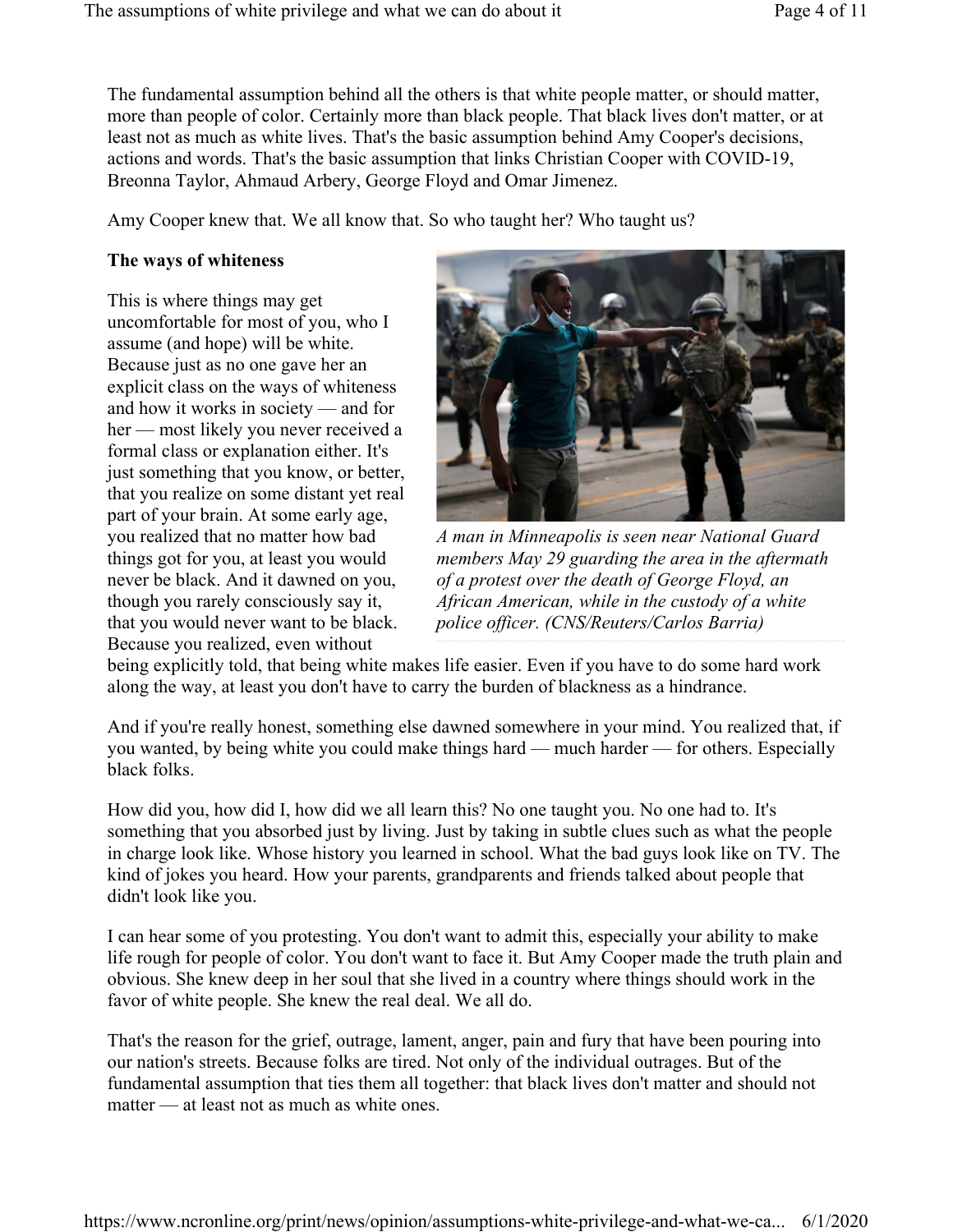We struggle to admit that Amy Cooper reveals what W.E.B. Du Bois calls "the souls of white folks." Because, to quote James Baldwin again, facing the truth "would reveal more about America to Americans than Americans want to know." Or admit that they know.

What don't we want to admit? That Amy Cooper is not simply a rogue white person or a meanspirited white woman who did an odious thing. Yes, we should and must condemn her words and actions. But we don't want to admit that there is a lot more to this story. That she knew, we all know, that she had the support of an unseen yet very real apparatus of collective thoughts, fears, beliefs, practices and history.

This is what we mean by systemic racism. I could call it white supremacy, although I know that white people find that term even more of a stumbling block than white privilege. Essayist Ta-Nehisi Coates gives the best short description of this complex reality called white supremacy. He describes it as "an age-old system in America which holds that whites should always be ensured that they will not sink to a certain level. And that level is the level occupied by black people." Amy Cooper knew that. And so do we.

I could call it white supremacy, although I know that white people find that term even more of a stumbling block than white privilege.

# Tweet this [1]

We don't want to admit that Amy Cooper is not simply a bad white woman. We don't want to face the truth about America that her words and actions betray. We don't want to admit that present in Central Park that morning was the scaffolding of centuries-long accumulations of the benefits of whiteness. Benefits that burden people of color. Benefits that kill black and brown people.

Without facing this truth, Amy Cooper's actions make no sense. She knew what she was doing. And so do we. Even if we do not want to admit it.

### Where do we begin?

"But I don't know what to do with this information." That's what a white male student declared in class after I gave a lecture detailing the long tragic history of medical experimentation and maltreatment inflicted upon African Americans by the medical establishment, that is, by white doctors and nurses, by white hospitals, including Catholic institutions sponsored by white religious communities.

I understand the feelings of helplessness, confusion and even despondency that can afflict us. It's easy to be overwhelmed by the magnitude of the problem, by the immense weight of centuries of accumulated fear, resentment, privilege and righteous anger. It can be shocking to confront the vastness of this nation's commitment to white benefit and advantage. Where do we begin?

Let me be more specific: what are white people to do now that they know that they know what Amy Cooper knows — assuming they want to do anything? (The reason for the specificity will become clear).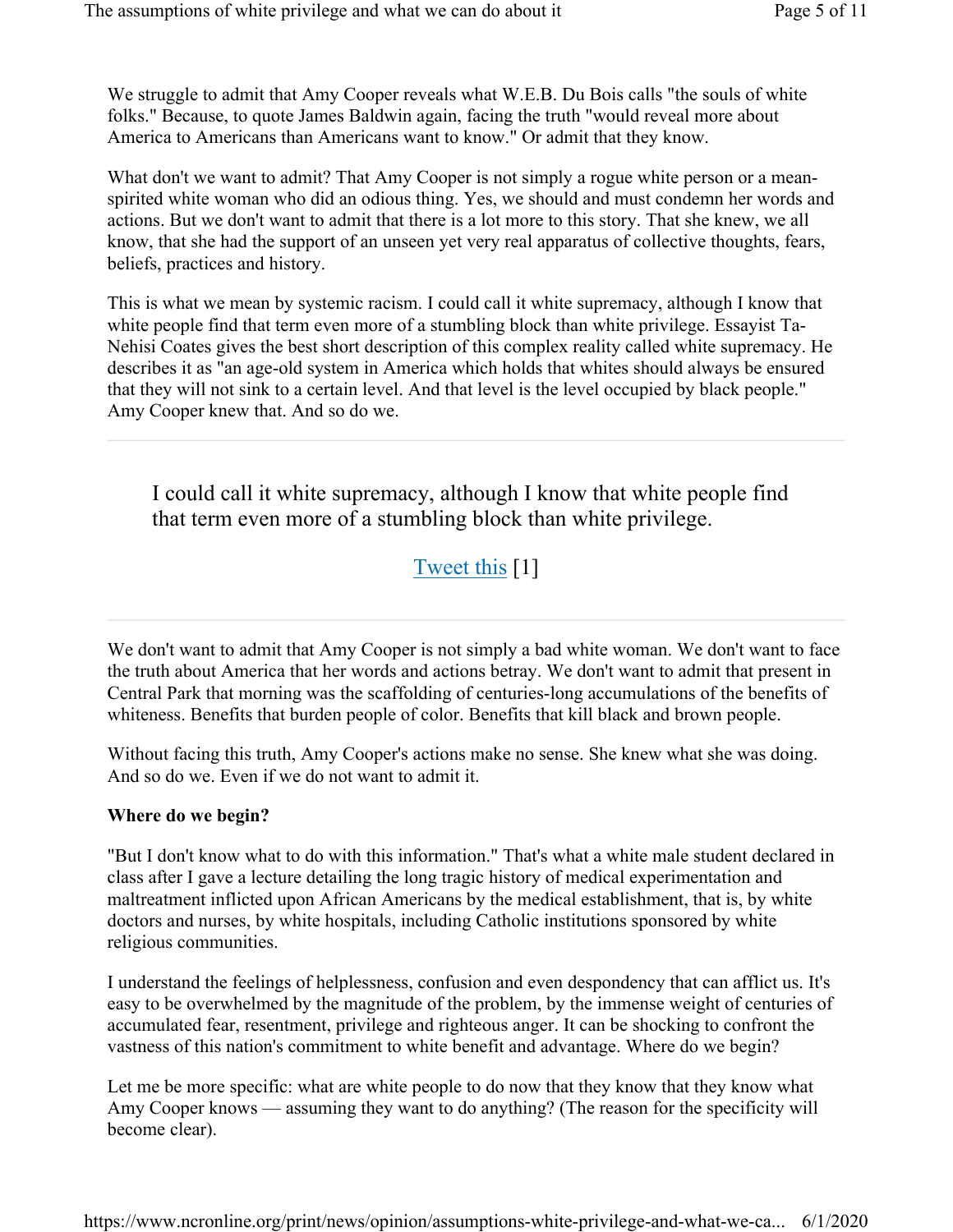First, understand the difference between being uncomfortable and being threatened. There is no way to tell the truth about race in this country without white people becoming uncomfortable. Because the plain truth is that if it were up to people of color, racism would have been resolved, over and done, a long time ago. The only reason for racism's persistence is that white people continue to benefit from it.

Repeat that last sentence. Make it your mantra. Because until the country accepts that truth, we will never move beyond superficial words and ineffective half-measures.

The only reason for racism's persistence is that white people continue to benefit from it.

## Tweet this [2]

Systemic racism benefits white people. That's the truth that Amy Cooper knew and that we all know. That truth supports all the assumptions that sustain the racial craziness and insanity in which we live. I know that bluntly stating that systemic racism benefits white people makes people — especially white people — uncomfortable. I also feel a pang of discomfort in being so direct. (I know the kinds of online comments and emails that are sure to follow.)

But avoiding and sugarcoating this truth is killing people of color. Silence for the sake of making white people comfortable is a luxury we can no longer afford.

If white people are unwilling to face very uncomfortable truths, then the country is doomed to remain what Abraham Lincoln called "a house divided." And he warned that such a house cannot stand.

What to do next? Nothing. Sit in the discomfort this hard truth brings. Let it become agonizing. Let it move you to tears, to anger, to guilt, to shame, to embarrassment. Over what? Over your ignorance. Over the times you went along with something you knew was wrong. Or when you told a racist joke because you could. Because you knew that your white friends and family would let you get away with it, or even join in. Because you thought it was "just a joke." Or the times you wouldn't hire the person of color because you knew your white employees would have a problem with it and you didn't want the hassle. Or when you knew the person of color was in the right, but it was easier not to upset your white friends. Or wealthy donors, who are almost always white. (By the way, the wealth disparity didn't just happen nor is it due to black and brown folks' laziness. Look at the complexions of our "essential workers" for proof.) Most of all, feel the guilt, the pain, the embarrassment over doing nothing and saying nothing when you witnessed obvious racism.

Stay in the discomfort, the anxiety, the guilt, the shame, the anger. Because only when a critical mass of white folks are outraged, grieved and pained over the status quo — only when white people become upset enough to declare, "This cannot and will not be!" — only then will real change begin to become a possibility.

Third, *admit your ignorance and do something about it*. Understand that there is a lot about our history and about life that we're going to have to unlearn. And learn over. Malcolm X said that the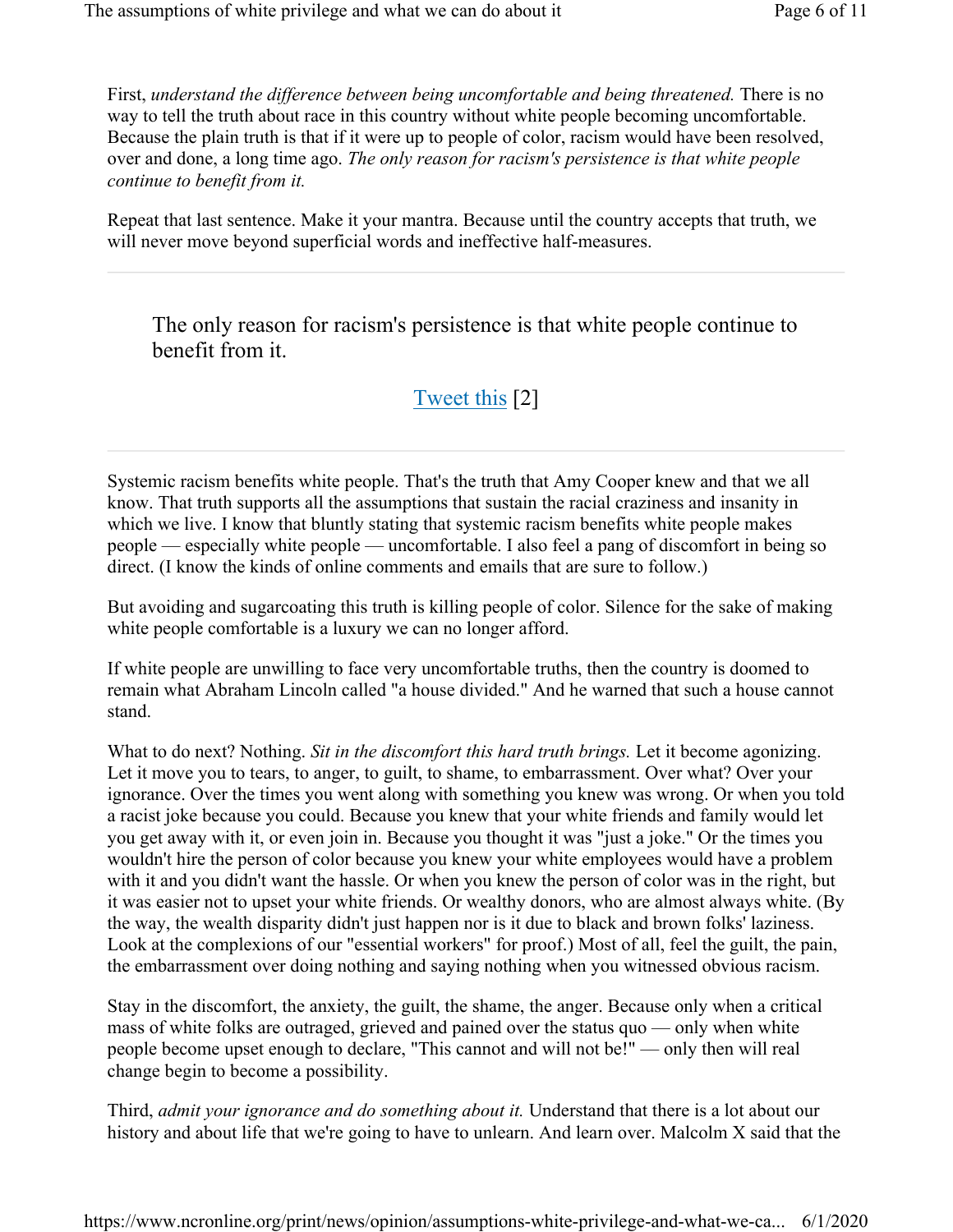two factors responsible for American racism are greed and skillful miseducation. We have all been taught a sanitized version of America that masks our terrible racial history.

For example, most of my white students — and students of color, too — know nothing of the terror of lynching. They don't know that for a 30-year period from 1885-1915, on average every third day a black person was brutally and savagely and publicly murdered by white mobs. This wasn't taught, or it was taught to mean only that, in the words of a white student, "some people got beat up real bad." (Note the passive voice, which obscures who did these beatings and why).

Yet without knowing this history, the Civil Rights Movement only becomes a feel-good story about desegregation and bringing races together — sharing schools, drinking fountains and (maybe) neighborhoods. The brutal, savage and sadistic violence that whites inflicted with impunity upon black — and brown and Asian — people in order to defend "white supremacy" (their words, not mine) people is never faced. Nor do we have to face the truth that most racial violence in our history has been and continues to be inflicted by whites against people of color.

To create a different world, we must learn how this one came to be. And unlearn what we previously took for granted. This means that we have to read. And learn from the perspectives of people of color. (Not to toot my own horn, but my book Racial Justice and the Catholic Church is a good place to start).

Demand that your parish and diocese sponsor not just an evening on race, but a whole series. How about during Lent? Tell your priests and religious education directors to make anti-racism a staple feature of their homilies and your children's religious formation. Insist that your children learn a truer picture of the world than you did, and not only during Black History Month. Take a stand and say you'll take your presence and dollars elsewhere if they don't. And when they do the right thing,



(Unsplash/Logan Weaver)

write them a note of support — because, trust me, they will hear plenty from the other side.

While you're at it, write your bishop and ask how anti-racism is part of your church leaders' formation for ministry. Ask how he is actively educating himself to become anti-racist. Let him know that if seminarians and candidates for ministry and religious life are unwilling or unable to be actively anti-racist, then they do not have a vocation for church leadership since they haven't embraced a fundamental requirement of Christian discipleship.

Fourth, have the courage to confront your family and friends. I tell my white students that they will see and hear more naked racial bigotry than I do. Because when I am in the room, everyone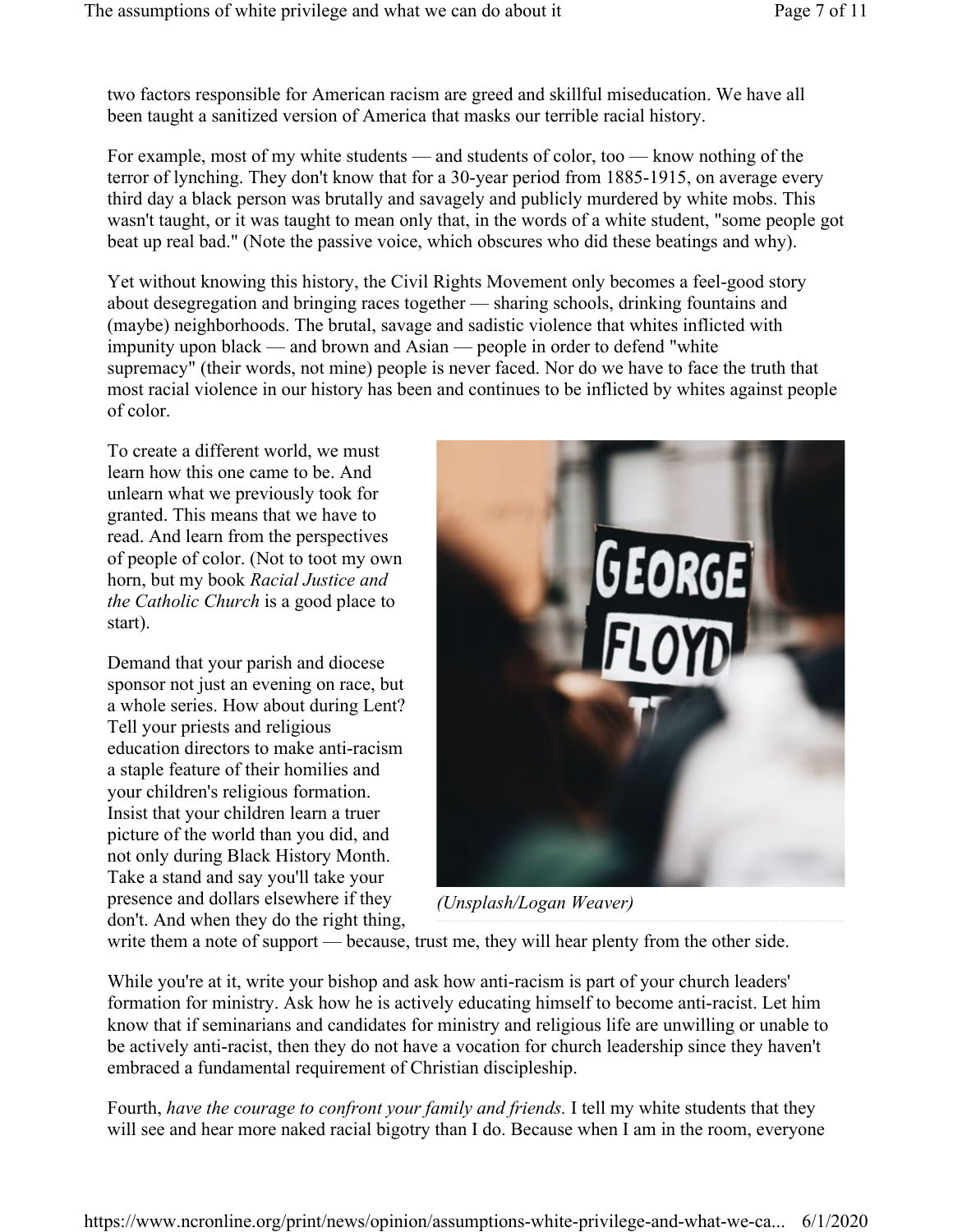knows how to act. Sociologist Joe Feagin documents how white people behave one way when on the "front stage," that is, in public. But "backstage," in the company of fellow whites, a different code of behavior prevails. Here racist acts and words are excused: "That's just the way your father was raised." "Your grandmother is of a different generation." "It's just a joke." "But deep down, he's really a good person." "But if you ignore all that, he's a really fun person to be with." "You can't choose your family, but you gotta love them anyway." "It's only once a year." "I wish he wouldn't talk that way. But you can't change how people feel."

I understand the desire to have peaceful or at least conflict-free relationships with family and friends. But as the Rev. Martin Luther King said so well, "There comes a time when silence is betrayal." Silence means consent. Or at least, complicity.

Until white people call out white people, there will always be safe places for racial ugliness to brew and fester. And people like Amy Cooper will continue to assume that white people will always have their backs, no matter what. And they won't be wrong. And black people will continue to die.

Until white people call out white people, there will always be safe places for racial ugliness to brew and fester.

# Tweet this [4]

Fifth, be "unconditionally pro-life." These are the words of St. Pope John Paul II from his final pastoral visit to the United States. He summoned Catholics to "eradicate every form of racism" as part of their wholehearted and essential commitment to life.

This has a very serious consequence: You cannot vote for or support a president who is blatantly racist, mocks people of color, separates Latino families and consigns brown children into concentration camps, and still call yourself "pro-life." We need to face, finally and at long last, the uncomfortable yet real overlap between the so-called "pro-life" movement and the advocates of racial intolerance.

In the name of our commitment to life, we must challenge not only these social policies, but also the attitude that cloaks support for racism under the guise of being "pro-life." John Paul declared that racism is a life issue. Ahmaud Arbery, Breonna Taylor, George Floyd and the many black and brown victims of COVID-19 prove it. It is way past time for Catholics to become "unconditionally pro-life."

Finally, pray. Yes, racism is a political issue and a social divide. But at its deepest level, racism is a soul sickness. It is a profound warping of the human spirit that enables human beings to create communities of callous indifference toward their darker sisters and brothers. Stripped to its core, white supremacy is a disturbing interior disease, a malformed consciousness that enables white people to not care for those who don't look like them. As historian Paul Wachtel succinctly declares in his book *Race in the Mind of America*, "The real meaning of race comes down largely to this: Is this someone I should care about?"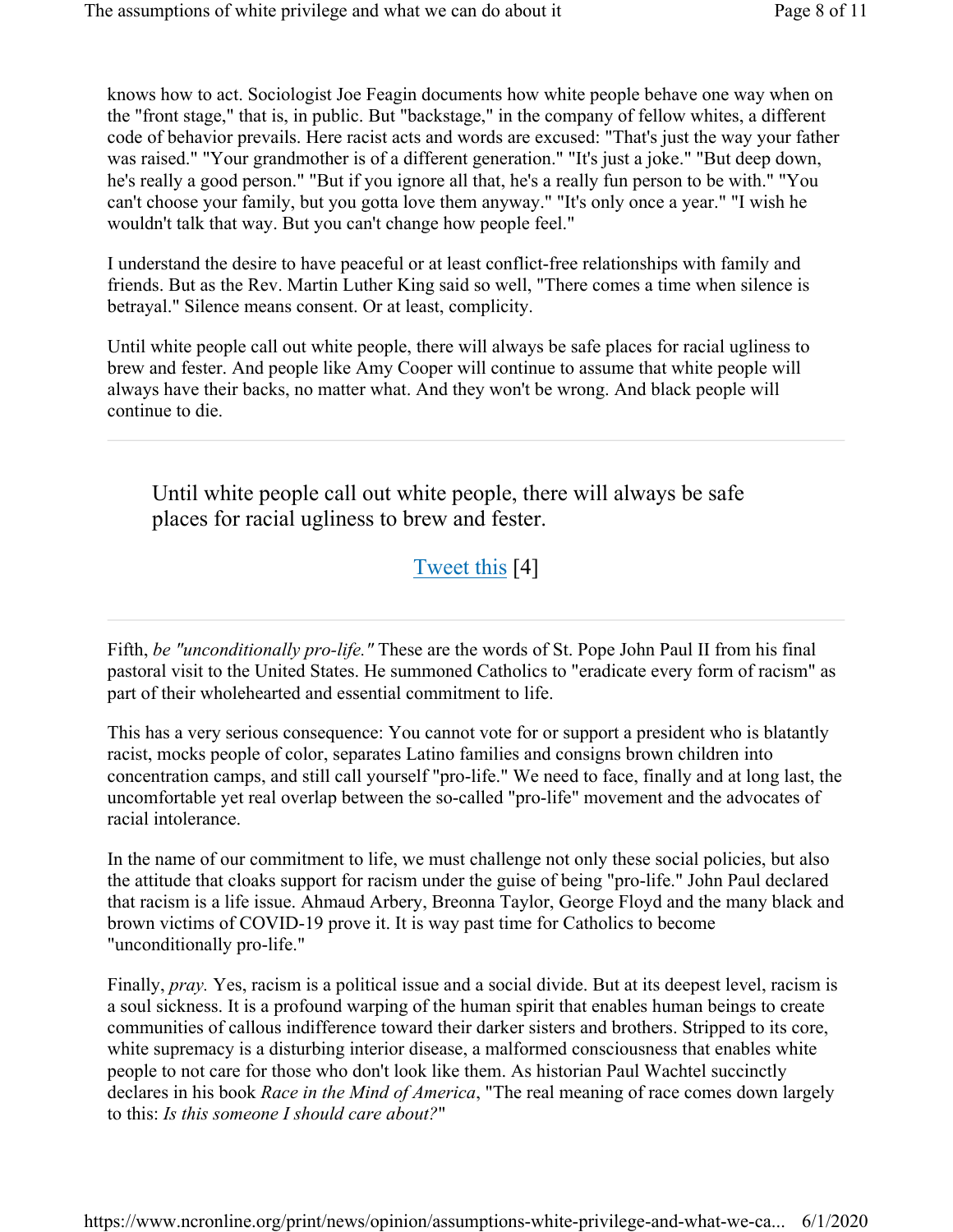This soul sickness can only be healed by deep prayer. Yes, we need social reforms. We need equal educational opportunities, changed police practices, equitable access to health care, an end to employment and housing discrimination. But only an invasion of divine love will shatter the small images of God that enable us to live undisturbed by the racism that benefits some and terrorizes so many.

In her essay, "The Desire for God and the Transformative Power of Contemplation [6]," Baltimore Carmelite Sr. Constance FitzGerald writes, "The time will come when God's light will invade our lives and show us everything we have avoided



Protesters in Minneapolis gather at the scene May 27 where George Floyd, an unarmed black man, was pinned down by a police officer kneeling on his neck before later dying in hospital May 25. (CNS/Reuters/Eric Miller)

seeing. Then will be manifest the confinement of our carefully constructed meanings, the limitations of our life projects, the fragility of the support systems or infrastructures on which we depend … [and] the darkness in our own heart."

God's love is subversive and destructive. It exposes self-serving political ideologies as shortsighted and corrosive.

And yet FitzGerald and the Carmelite tradition insist that God subverts our plans and projects for the sake of new life. FitzGerald relates how, through unmasking the shallowness of our "achievements," God leads us to "new minds, as well as new intuitions, new wills, and passionate new desires."

Perhaps, then, the grace of this dark time in our nation is that it reveals how racially toxic our politics, society and culture have truly become, in order to spur us to build a new culture based not on the exploitation of fear but on solidarity with and for the least among us.

We need to pray for a new infusion of the Spirit and for the courage to let this Spirit transform our hearts. Come, Holy Spirit!

(Do we dare to really make that our prayer?)

### Is this enough?

I can hear some of you saying, "But is this enough?" I am under no illusion that these actions, by themselves, can erase the accumulated debris of centuries of commitment to white preference and black detriment. None of us can do all that is required at this moment.

But just because we cannot do everything doesn't mean we should not do something. We are not as helpless as we fear. Moreover, helplessness is an emotion that we cannot afford to indulge. As James Baldwin believed, despair is an option that only the comfortable can afford to entertain.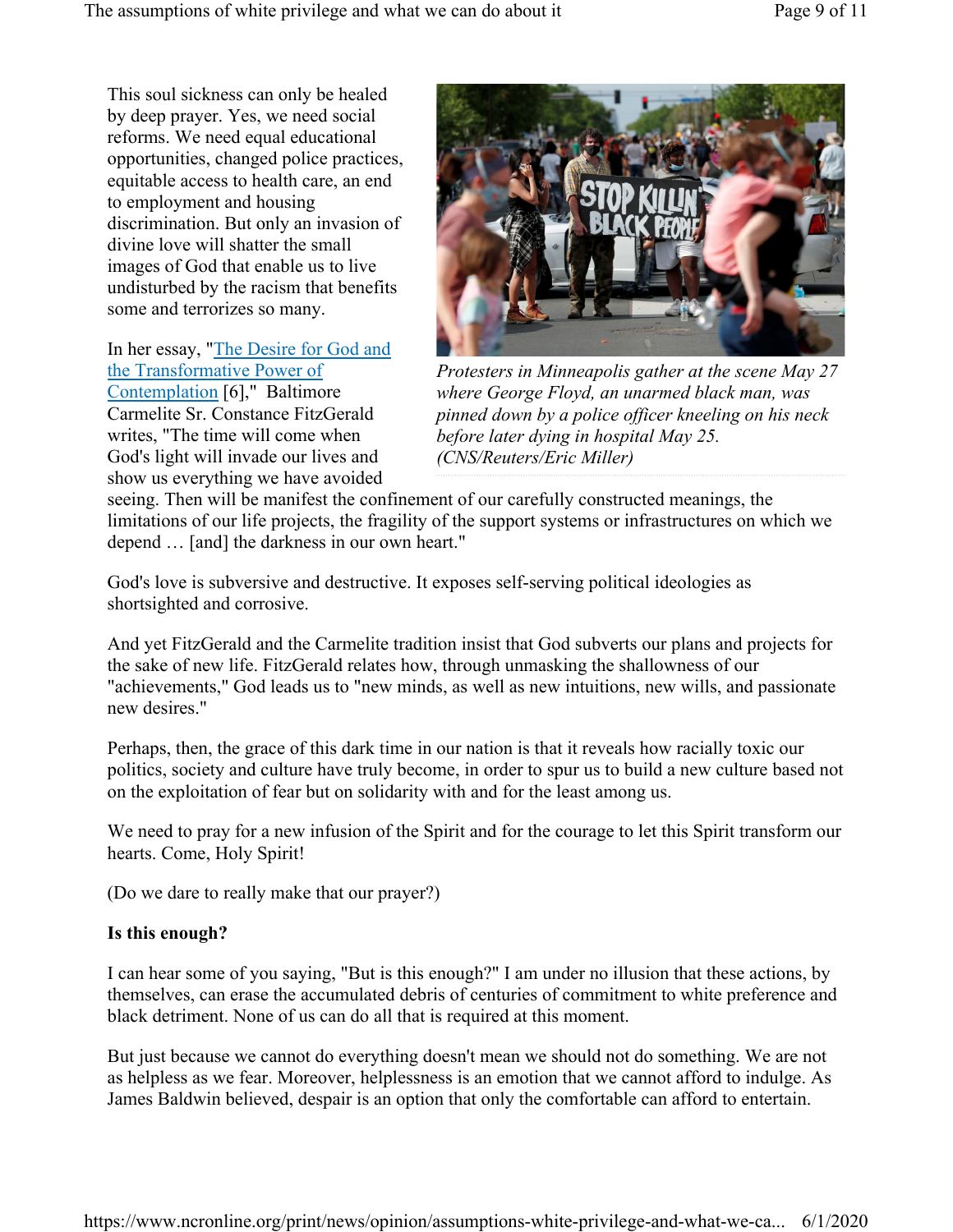We can create a new society, one where more and more people will challenge the assumptions of white racial privilege that sustain Amy Cooper's universe. Our universe. One built on a different set of assumptions, one where all lives truly do matter because black lives finally will matter.

I end with the final words of Racial Justice and the Catholic Church:

Social life is made by human beings. The society we live in is the outcome of human choices and decisions. This means that human beings can change things. What humans break, divide, and separate, we can — with God's help — also heal, unite, and restore.

What is now does not have to be. Therein lies the hope. And the challenge.

Come, Holy Spirit!

Fill the hearts of your faithful.

Enkindle within us the fire of your love.

Come, Holy Spirit!

Breath into us a fiery passion for justice.

Especially for those who have the breath of life crushed from them.

Amen.

[Fr. Bryan N. Massingale is a theology professor at Fordham University in New York. He is the author of Racial Justice and the Catholic Church.]

#### Source URL (modified on 06/01/2020 - 3:00am):

https://www.ncronline.org/news/opinion/assumptions-white-privilege-and-what-we-can-do-aboutit

#### Links

[1] https://twitter.com/intent/tweet?

url=https://www.ncronline.org/print/news/opinion/assumptions-white-privilege-and-what-we-cando-about-it&via=ncronline&text=I could call it white supremacy, although I know that white people find that term even more of a stumbling block than white privilege.

[2] https://twitter.com/intent/tweet?

url=https://www.ncronline.org/print/news/opinion/assumptions-white-privilege-and-what-we-cando-about-it&via=ncronline&text=The only reason for racism's persistence is that white people continue to benefit from it.

[3] https://www.ncronline.org/file/web-logan-weaver-dfb-jxc0kbm-unsplashjpg

[4] https://twitter.com/intent/tweet?

url=https://www.ncronline.org/print/news/opinion/assumptions-white-privilege-and-what-we-cando-about-it&via=ncronline&text=Until white people call out white people, there will always be safe places for racial ugliness to brew and fester.

[5] https://www.ncronline.org/file/web-20200527t0920-060-cns-minneapolis-policejpg [6] https://www.baltimorecarmel.org/wp